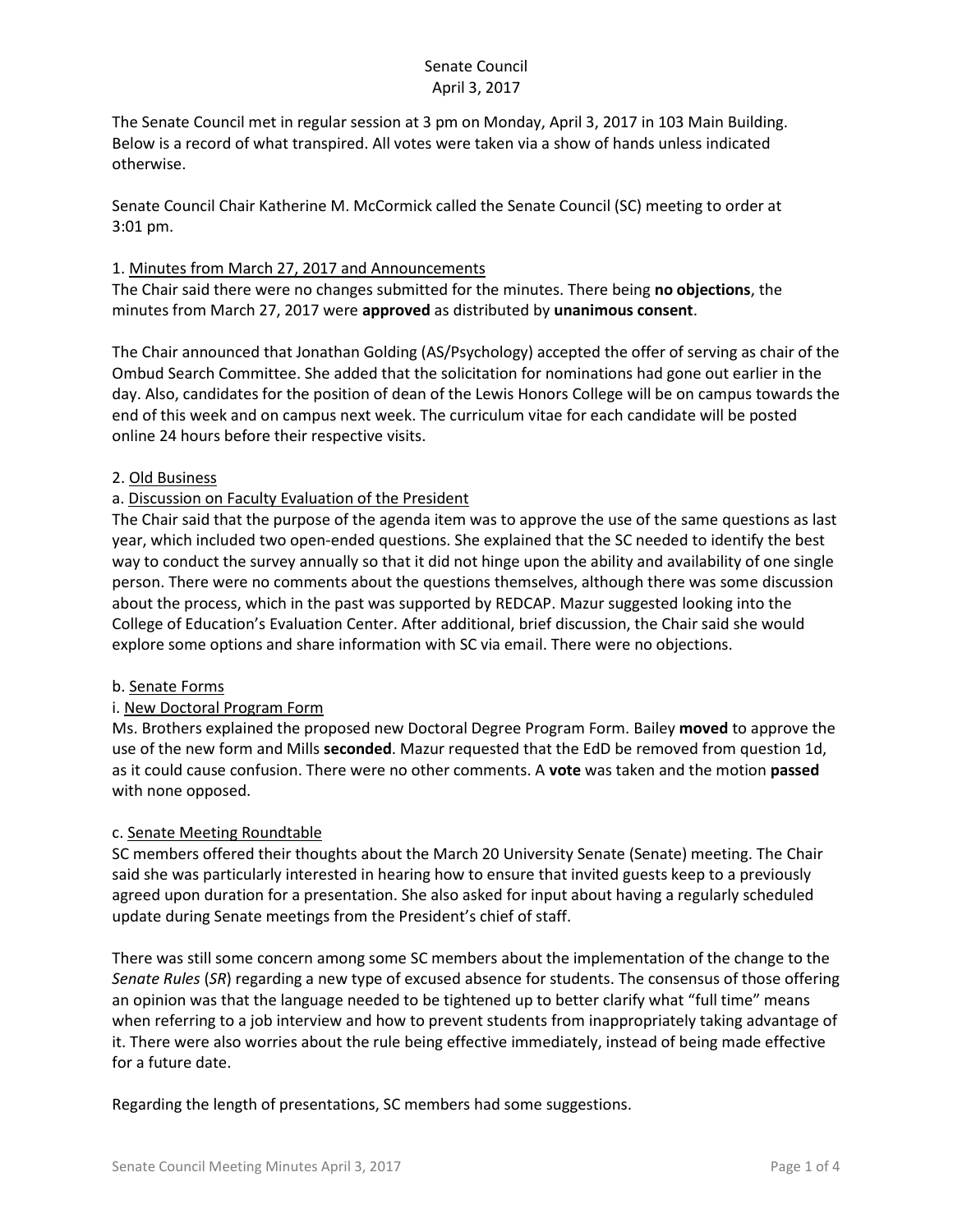- Hold guests to the previously discussed time limit.
- Return to the practice of including on the agenda the duration of a presentation. This practice, according to Robert's Rules of Order (Newly Revised) (RONR), gives the Chair the ability to cut short the presentation.
- Ask senators to hold their questions until after a presentation is over; this may help prevent tangents.
- RONR states that before a senator can speak a second time, anyone else who has not yet spoken should have an opportunity. Some senators keep saying the same thing over and over again.
- The Chair can offer a gentle verbal reminder about the time.
- If the Chair just approaches the podium, it might be a good nudge to a presenter to wrap it up.
- Business should be conducted before any informational presentation, no matter how pertinent the information may be.
- Use a timer or other widget in PowerPoint so the presenter knows how much time has elapsed.

3. Enrollment Management Realignment – Associate Provost for Enrollment Management Don Witt The Chair introduced Guest Don Witt, associate provost for enrollment management. Witt updated SC members on recent organizational changes in Enrollment Management. Witt explained some of the philosophies behind the reorganization. One of the biggest changes will be to cleave off some of Witt's current responsibilities and make those responsibilities the basis for hiring two new individuals. Witt will retain the title of "associate provost for enrollment management" but other individuals will be hired to serve as university registrar and dean of admissions.

Witt answered a handful of questions from SC members. When there were no further questions, Witt mentioned that for the 2017-18 academic year, the intent was to enroll 4,900 first-year, first-time freshmen. The Chair thanked him for attending and sharing information with SC and Witt departed.

The Chair commented that there was a new face at the table, that of the incoming Student Government Association (SGA) president, Ben Childress. Those present at the table introduced themselves.

#### 4. Committee Reports

a. Senate's Academic Programs Committee (SAPC) – Margaret Schroeder, Chair

i. Proposed Suspension of Graduate Certificate in Maternal and Child Health

Schroeder, chair of the Senate's Academic Programs Committee (SAPC), explained the proposal. The **motion** from the SAPC was a recommendation that that the Senate approve the suspension of admission into the existing Graduate Certificate in Maternal and Child Health, in the Department of Epidemiology in the College of Public Health. Because the motion came from committee, no **second** was required. There were a couple of questions for Guest Corinne Williams (PbH/Health Behavior). When there were no further questions, a **vote** was taken and the motion **passed** with none opposed.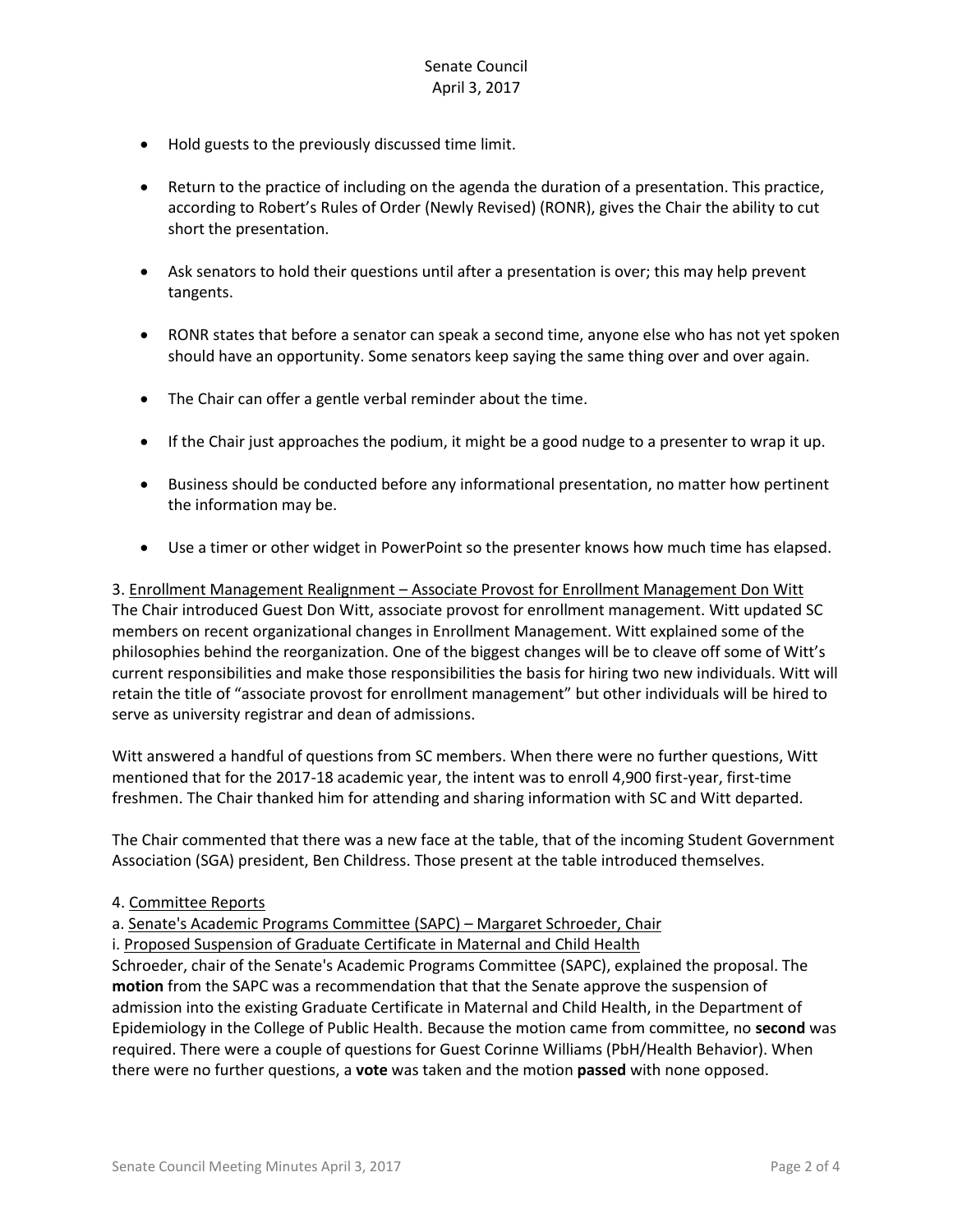## Senate Council April 3, 2017

## ii. Proposed Suspension of Master of Mining Engineering in Mining Engineering

Schroeder explained the proposal. She noted that the SAPC was okay with the dates of approval by faculty in the college – the college had intended to put forward the suspension previously but had neglected to do so. The **motion** from the SAPC was a recommendation that the Senate approve the suspension of admission into the Master of Mining Engineering in Mining Engineering in the Department of Mining Engineering in the College of Engineering. Because the motion came from committee, no **second** was required. There were no questions from SC members. A **vote** was taken and the motion **passed** with none opposed.

# iii. Proposed New University Scholars Program: Bachelor of Public Health (BPH) and Master of Public Health (MPH)

Schroeder explained the proposal. The **motion** from the SAPC was a recommendation that the Senate approve the establishment of a new University Scholars Program: BPH Public Health and MPH Public Health within the College of Public Health. Because the motion came from committee, no **second** was required. There were no questions from SC members. A **vote** was taken and the motion **passed** with none opposed.

## b. Senate's Academic Organization and Structure Committee (SAOSC) – Ernie Bailey, Chair

i. Proposed Endorsement of the Honors College Transition Committee Report of January 30, 2017 (and its Contents)

Bailey offered some background information for SC members. Guest Phil Harling, interim dean of the Lewis Honors College, offered additional information and responded to questions. There were a number of questions from SC members; there was no indication that anyone present was unsatisfied with the answers they received from Bailey and/or Harling. During discussion it was made clear that the voting status of Faculty Fellows would be ex officio voting. Guest T. Lynn Williamson, senior associate general counsel, added that RONR describes "ex officio" members as always having full voting rights, unless nonvoting status was explicitly stated. Harling also clarified that the Honors College faculty of record was the same body as the Honors College Council; Bailey opined that the use of "Honors College Council" was to create symmetry with the faculty councils in other colleges. Mills expressed concern about the new, increased fee for students who wished to participate in the Honors College. Harling replied that the fee was deemed necessary to help ensure financial support for the college in the future. Current UK students would have a steeply graduated fee rate, though, with payments spread out over three years.

The **motion** from the SAOSC was notice of its endorsement of the Honors College Transition Committee report of January 30, 2017 (and its contents) and recommendation of endorsement by the Senate. Because the motion came from committee, no **second** was required. A **vote** was taken and the motion **passed** with none opposed.

# ii. Proposed Changes to *Governing Regulations VII* ("University Organization")

SC members then discussed the proposed changes to *GR VII*. Bailey reported that the SAOSC moved a motion to recommend that Senate endorse a change to *Governing Regulation VII* ("University Organization") to allow primary appointments of lecturers in the Lewis Honors College. Harling noted that there had been a couple of changes to the *GR* after the SAOSC reviewed the proposed language he supplied. There was mild concern that the motion from the SAOSC would not suffice, given that changes had occurred after the SAOSC met. Grossman **moved** that the SC recommend to Senate that it endorse the proposed changes to *Governing Regulations VII*. Schroeder **seconded**. A **vote** was taken and the motion **passed** with none opposed.